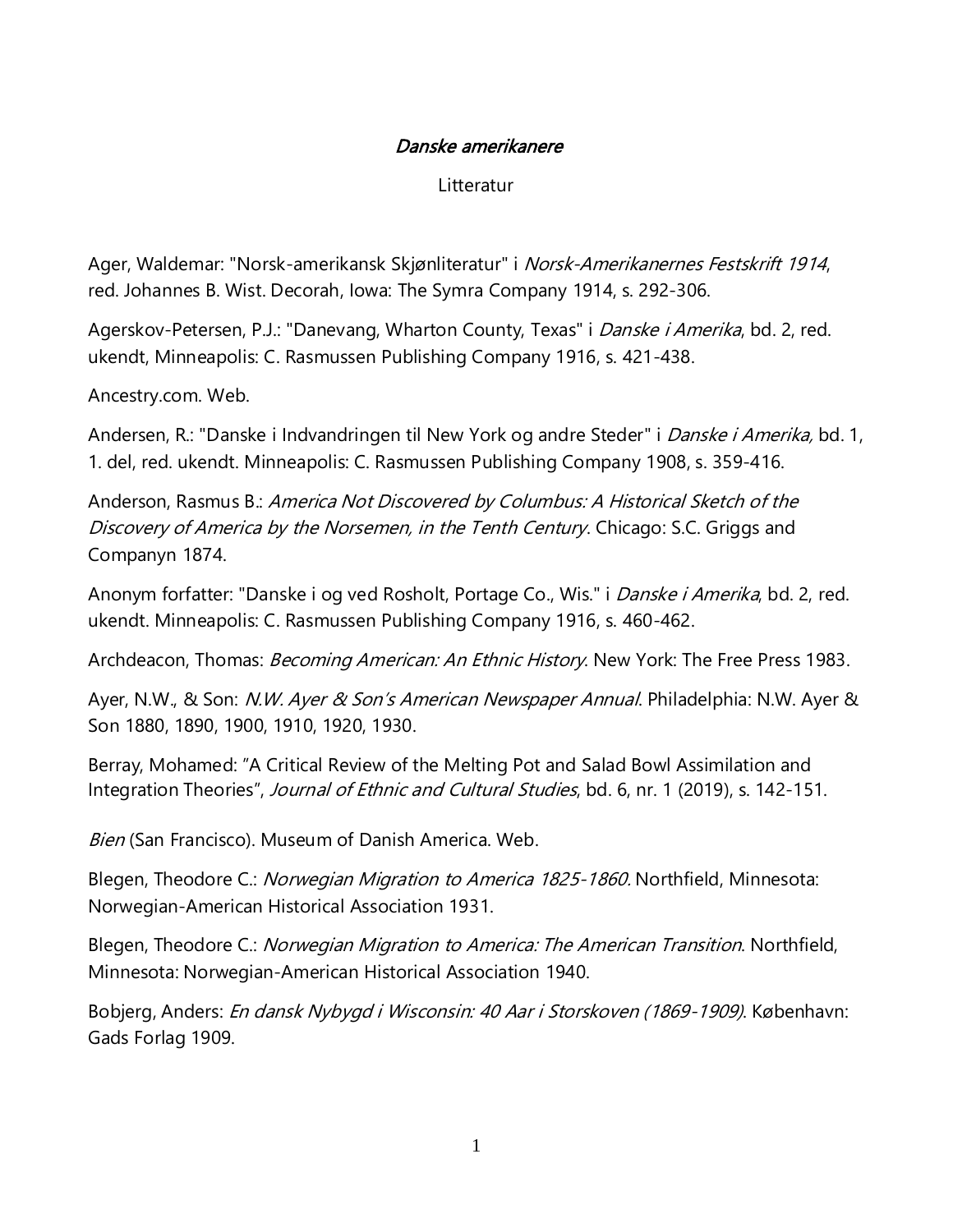Bobjerg, Anders: "Danskerne i Polk County, Wis." i *Danske i Amerika*, bd. 2, red. ukendt. Minneapolis: C. Rasmussen Publishing Company 1916, s. 174-198.

Bobjerg, Anders: "Nels Johnson: Maskinfabrikant og Klokkemager, Manistee, Mich" i *Danske i* Amerika, bd. 2, red. ukendt. Minneapolis: C. Rasmussen Publishing Company 1916, s. 232-240.

Bobjerg, Anders (på basis af H. Rosenstand, K.C. Bodholdt, J.P. Paulsen, John Freiberg og N.A. Nielsen): "De Danske i Manistee, Mich." i *Danske i Amerika*, bd. 2, red. ukendt. Minneapolis: C. Rasmussen Publishing Company 1916, s. 205-220.

Bourne, Randolph: "Trans-National America" (1916) i The American Intellectual Tradition, bd. 2, 1865 to the Present, red. David A. Hollinger og Charles Capper. New York: Oxford University Press 1997, s. 171-182.

Boyesen, Hjalmar Hjort: "The Scandinavian in the United States" i The North American Review, bd. 155, nr. 432, november 1892, s. 526-536.

Brøndal, Jørn: "Atop a Hierarchy of Whiteness: Danish Americans as Portrayed by Danish Travel Writers in the Second Half of the 19th Century" i Nordic Whiteness: Revisiting the Migrations to the USA, red. Jana Sverdljuk Bentze, Terje Mikael Hasle Joranger og Peter Kivisto. London 2020 (under udgivelse).

Brøndal, Jørn: "Danes and Danish Americans, to 1870" i *Immigrants in American History:* Arrival, Adaptation, and Integration, red. Elliott Barkan, Santa Barbara, California: ABC-Clio 2013, vol. 1, s. 51-58.

Brøndal, Jørn: "Danes and Danish Americans, 1870-1940" i Immigrants in American History: Arrival, Adaptation, and Integration, red. Elliott Barkan, Santa Barbara, California: ABC-Clio 2013, vol. 1, s. 323-331.

Brøndal, Jørn: "An Early American Dilemma? Scandinavian Travel Writers' Reflections on the Founding Ideals of the United States and the Condition of African Americans, ca. 1850-1900" i Les constitutions: des révolutions à l'épreuve du temps aux Etats-Unis et en Europe/Constitutions: On-going Revolutions in Europe and the United States, red. Marie-Elisabeth Baudoin og Marie Bolton. Paris: Librairie générale de droit et de jurisprudence 2016, s. 137-159.

Brøndal, Jørn: Ethnic Leadership and Midwestern Politics: Scandinavian Americans and the Progressive Movement in Wisconsin, 1890-1914. Northfield, Minnesota: Norwegian-American Historical Association i samarbejde med University of Illinois Press 2004.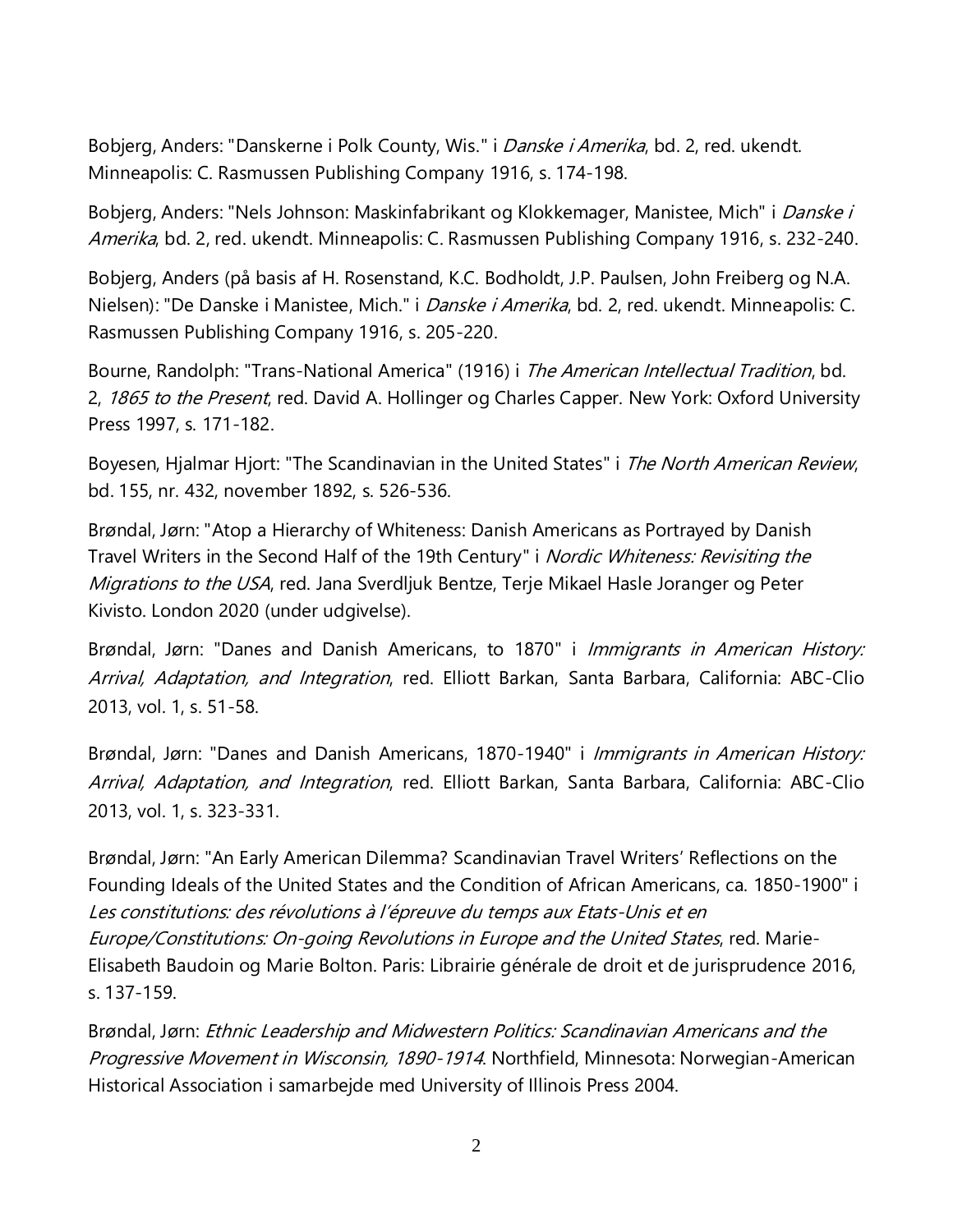Brøndal, Jørn: "Etniske enklaver i det amerikanske Midtvesten" i 1066: Tidsskrift for historie, bd. 29, nr. 2, 1999, s. 3-12.

Brøndal, Jørn: ""The Fairest among the So-Called White Races": Portrayals of Scandinavian Americans in the Filiopietistic and Nativist Literature of the Late Nineteenth and Early Twentieth Centuries" i *Journal of American Ethnic History* bd. 33, nr. 3, forår 2014, s. 5-36.

Brøndal, Jørn: ""In a Few Years the Red Man Will Live Only in Legend and in Cooper's Charming Accounts": Portrayals of American Indians in Danish Travel Literature in the Midand Late Nineteenth Century" i American Studies in Scandinavia, bd. 48, nr. 2, 2016, s. 83-105.

Brøndal, Jørn: "Immigration and Immigration Law" i *Encyclopedia of American Studies*, red. Miles Orvell et al. Baltimore: Johns Hopkins University Press 2008, s. 336.

Brøndal, Jørn: Det sorte USA: Fra Uafhængighedserklæringen til Barack Obama. København: Gads Forlag 2016.

Brøndal, Jørn: "Who Were They? Writing Scandinavian-American History" i Beyond the Crisis in US American Studies: Scandinavian Perspectives, red. David Nye. Odense: Syddansk Universitetsforlag 2007, s. 125-163.

Brøndal, Jørn og Dag Blanck: "The Concept of Being Scandinavian-American" i American Studies in Scandinavia, bd. 34, nr. 2, 2002, s. 1-31.

Buk-Swienty, Tom: Den ideelle amerikaner: En biografi om journalisten, reformisten og fotografen Jacob A. Riis. København: Gyldendal 2005.

Cameron, Rondo: A Concise Economic History of the World: From Paleolithic Times to the Present. New York: Oxford University Press 1989.

Carlsson, Sten: "Chronology and Composition of Swedish Emigration to America" i From Sweden to America: A History of the Migration, red. Harald Runblom og Hans Norman. Uppsala: Acta Universitatis Upsaliensis 1976, s. 114-202.

Cavling, Henrik: Fra Amerika, bd. 1-2. København: Gyldendal 1897.

Christensen, Carlo: *De første danske i New York*. København: Nyt Nordisk Forlag – Arnold Busck 1953.

Christensen, P.N.: "Det danske Settlement i Nasonville, Wood Co., Wisconsin" i Danske i Amerika, bd. 2, red. ukendt. Minneapolis: C. Rasmussen Publishing Company 1916, s. 361-372.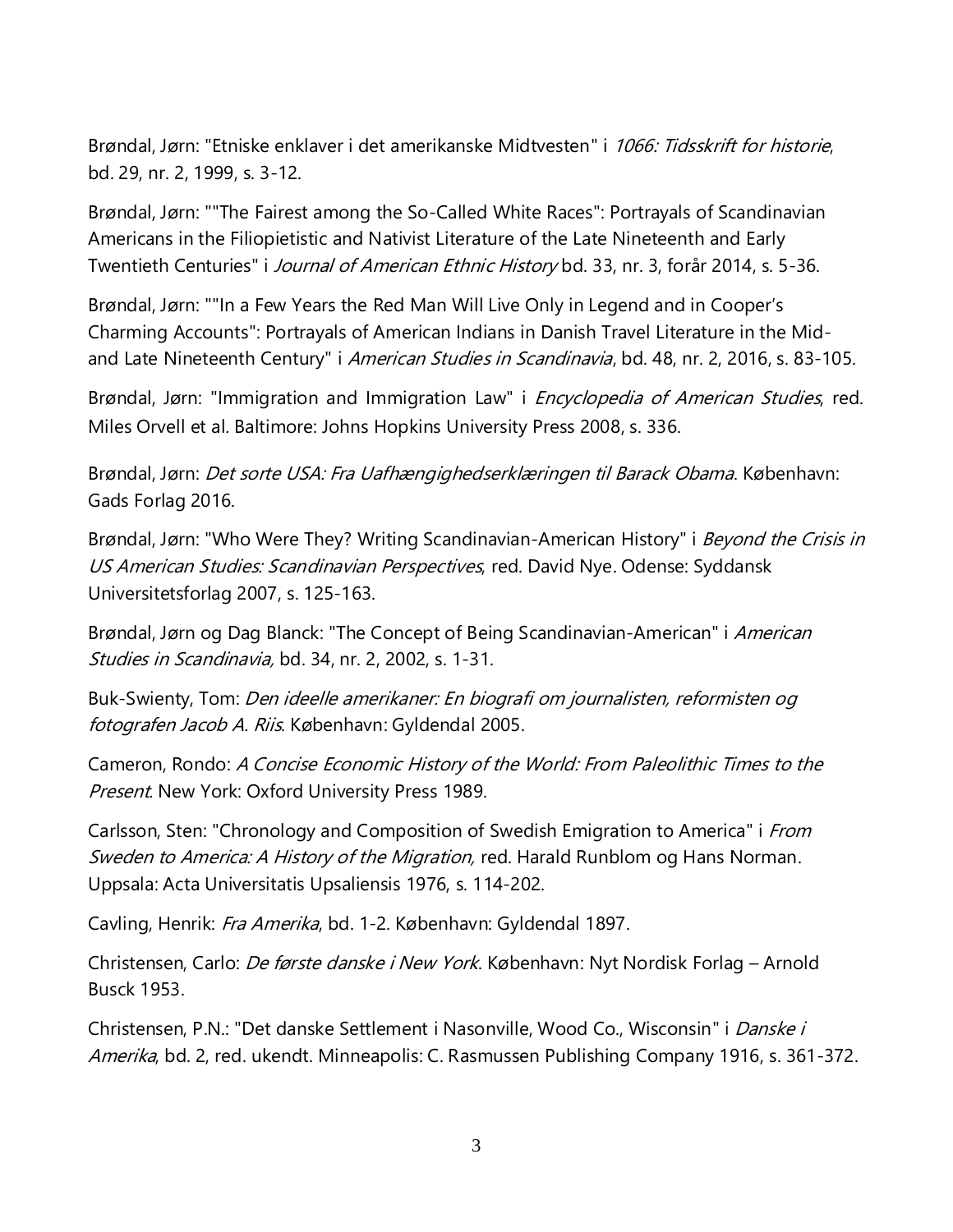Christensen, Thomas P.: "Danish Settlements in Kansas" i Kansas Historical Collections, bd. 17, 1926-28, s. 300-305.

Christensen, Thomas P.: "Danish Settlement in Wisconsin" i Wisconsin Magazine of History, bd. 12, nr. 1 (september 1928), s. 19-40.

Christiansen, Niels Finn: Klassesamfundet organiseres 1900-1925, bd. 12 af Gyldendal og Politikens Danmarkshistorie, red. Olaf Olsen. København: Gyldendal og Politikens Forlag 1990.

Clausen, N.P.: "Fra Cortland, De Kalb County, Ill." i Danske i Amerika, bd. 2, red. ukendt. Minneapolis: C. Rasmussen Publishing Company 1916, s. 376-382.

Coan, Titus Munson: "The New Country", The Galaxy: A Magazine of Entertaining Reading, bd. 19, s. 462-472.

Dagbladet Politiken (København). Arkiv. Web.

Daniels, Roger: Coming to America: A History of Immigration and Ethnicity in American Life. New York: Harper Perennial 1990.

Danmarks Statistik: Statistiske Meddelelser, 4. række, bd. 86, 2. hæfte. København: Det Statistiske Departement 1930.

Danmarks Statistik: *Statistisk Tabelværk*, 1. række, bd. 1. København: Den dertil allernaadigst anordnede Commission 1834.

Danmarks Statistik: *Statistisk Tabelværk*, 3. række, bd. 18. København: Det Statistiske Bureau 1870.

Danmarks Statistik: *Statistisk Tabelværk*, 5. række, litra A, nr. 5. København: Statens Statistiske Bureau 1905.

Danmarks Statistik: *Statistiske Undersøgelser*, Nr. 19. København: Det Statistiske Departement 1966.

Dannevirke (Cedar Falls, Iowa). Museum of Danish America. Web.

Den Danske Udstillingskomité ved Generalkommissæren [Emil Meyer]: *Danmarks Deltagelse i* Verdensudstillingen i Chicago 1893. København: Industriforeningen i Kjøbenhavn 1895.

Danske i Amerika, bd. 1 (1. og 2. del) og bd. 2, red. ukendt. Minneapolis: C. Rasmussen Publishing Company 1908 og 1916.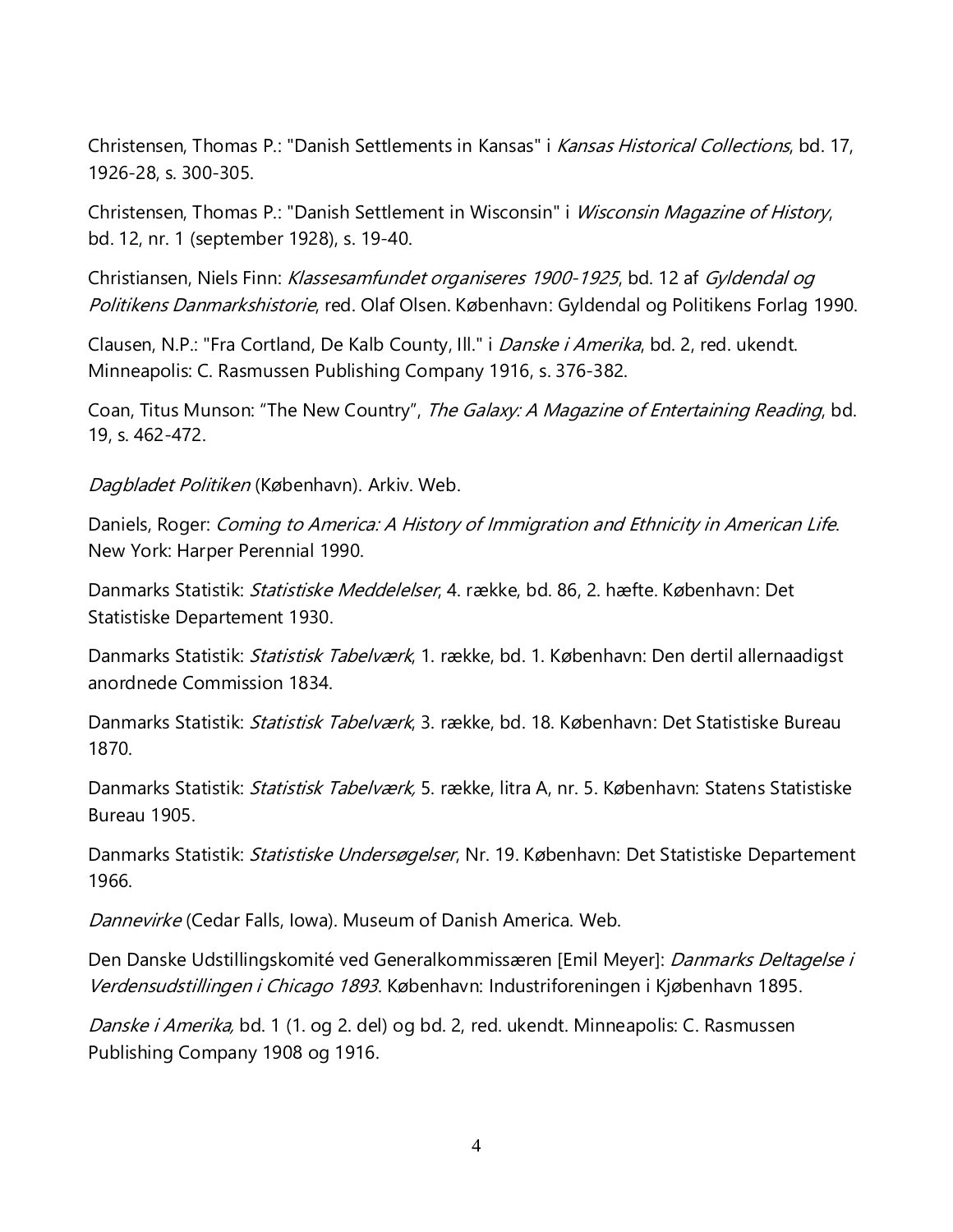Det Danske Brodersamfund i Amerika: *Det danske Brodersamfunds Vejviser i Amerika*. Omaha, Nebraska: Det Danske Brodersamfund i Amerika 1917.

Den Danske Pioneer (Omaha, Nebraska). Museum of Danish America. Web.

Danskeren (Blair, Nebraska). Museum of Danish America. Web.

Dietrichson, J.W.C.: A Pioneer Churchman: J.W.C. Dietrichson in Wisconsin, 1844-1850, red. E. Clifford Nelson. New York: Twayne Publishers 1973.

Ebbesen, Peter: "Historisk Omrids af Danske Kolonier i Howard County, Nebr." i Danske i Amerika, bd. 2, red. ukendt. Minneapolis: C. Rasmussen Publishing Company 1916, s. 78-100.

Eggen, Th.: "Oversigt over Den norsk-lutherske kirkes historie i Amerika" i Norsk-Amerikanernes Festskrift 1914, red. Johannes B. Wist. Decorah, Iowa: The Symra Company 1914, s. 204-244.

Elvius, Sofus: "Mogens Abraham Sommer" i *Dansk Biografisk Lexikon*, bd. 16, red. C.F. Bricka. København: Gyldendal 1902, s. 151-152.

Enander, Johan A.: Nordmännen i Amerika eller Amerikas Upptäckt: Historisk Afhandling med anledning af Columbifesterna i Chicago 1892–1893. Rock Island, Illinois: Lutheran Augustana Book Concern 1893.

Falk, Christian og L.K. Nielsen: "Danske i Union Precinct, Kimball Co., Neb." i Danske i Amerika, bd. 2, red. ukendt. Minneapolis: C. Rasmussen Publishing Company 1916, s. 333-340.

Ferenczi, Imre og Walter Willcox: *International Migrations*, bd. 1, *Statistics*. New York: National Bureau of Economic Research, for the International Labor Office 1929.

Folkets Avis (Racine). Wisconsin Historical Society. Madison, Wisconsin.

Gjerde, Jon: The Minds of the West: Ethnocultural Evolution in the Rural Middle West 1830- 1917. Chapel Hill: University of North Carolina Press 1997.

Gleason, Philip: "The Melting Pot: Symbol of Fusion or Confusion?" i Speaking of Diversity: Language and Ethnicity in Twentieth-Century America. Baltimore, Maryland: Johns Hopkins University Press 1992, s. 3-31.

Gleason, Philip: "The Odd Couple: Pluralism and Assimilation" i Speaking of Diversity: Language and Ethnicity in Twentieth-Century America. Baltimore, Maryland: Johns Hopkins University Press 1992, s. 47-90.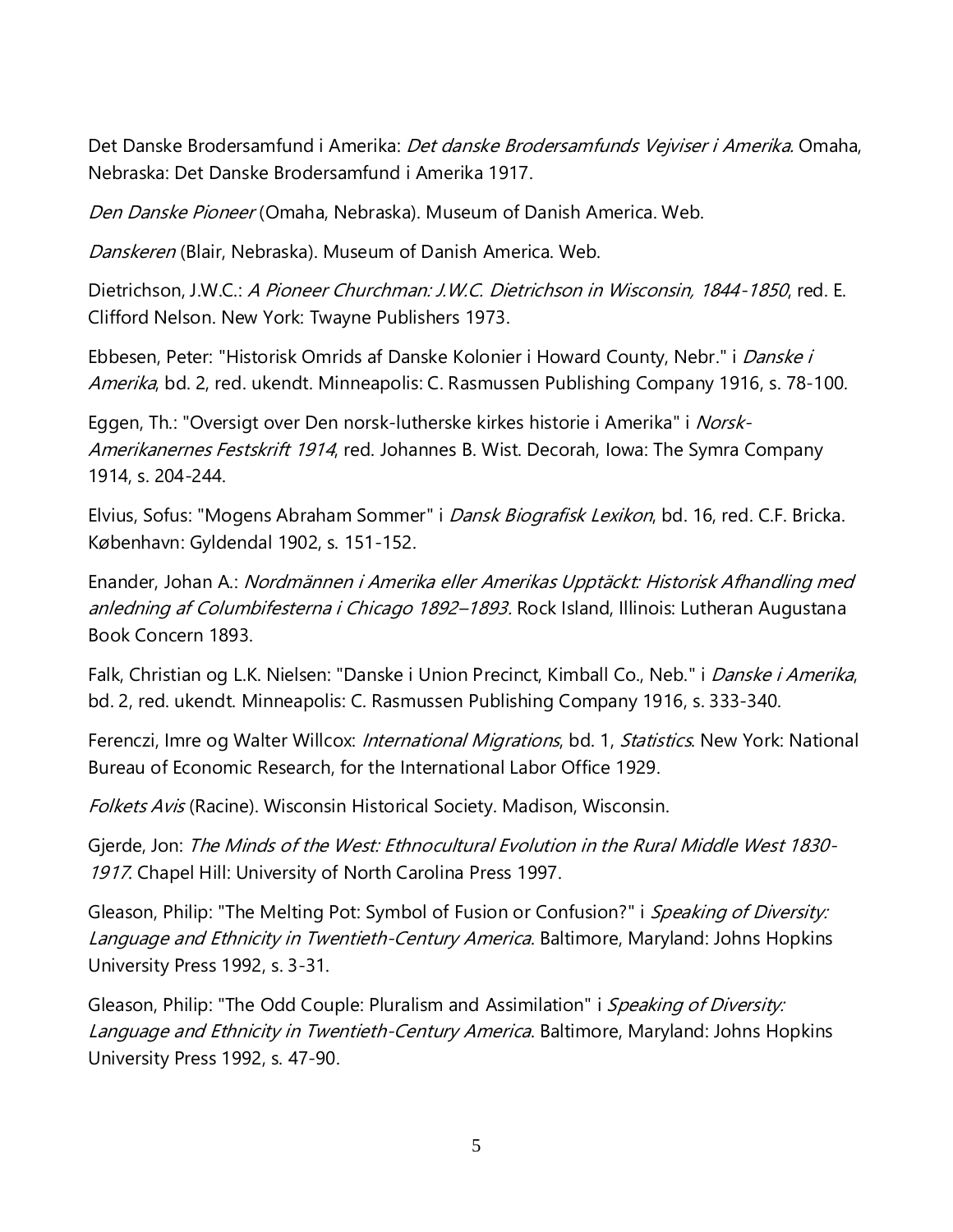Gleason, Philip: Speaking of Diversity: Language and Ethnicity in Twentieth-Century America. Baltimore, Maryland: Johns Hopkins University Press 1992.

Gordon, Milton M.: Assimilation in American Life: The Role of Race, Religion, and National Origins. New York: Oxford University Press 1964.

Gould, J.D.: "European Inter-Continental Emigration 1815-1914: Patterns and Causes" i Journal of European Economic History, bd. 8, 1979, s. 593-679.

Grove-Rasmussen, Andreas C.L.: "En Rejse i Amerika" i Nordisk Månedskrift for folkelig og kristelig Oplysning, 2. halvårgang, 1871, s. 241-293.

Grundtvig, Frederik Lange: Jesu Kristi Kirke og de afgudsdyrkende Foreninger: Skrevet til Overvejelse for Menighederne i den danske evangelisk lutherske Kirke. Cedar Falls, Iowa: Dannevirkes Trykkeri 1887.

Hale, Frederick: *Danes in Wisconsin*. Madison: Wisconsin Historical Society 1981.

Halloran, Fiona Deans: Thomas Nast: The Father of Modern Political Cartoons. Chapel Hill: University of North Carolina Press 2012.

Hansen, Carl: "Pressen til Borgerkrigens Slutning" i *Norsk-Amerikanernes Festskrift 1914*, red. Johannes B. Wist. Decorah, Iowa: The Symra Company 1914, s. 9-40.

Hansen, Hans Peter Christian ("Axel Felix"): *Langtfra Danmark: Skizzer og Scener fra de* forenede Stater i Nordamerika, bd. 1-3. København: Høsts Forlag 1852-55.

Hansen, Karen V.: Encounter on the Great Plains: Scandinavian Settlers and the Dispossession of Dakota Indians, 1890-1930. New York: Oxford University Press 2013.

Hansen, Thorvald: Church Divided: Lutheranism among the Danish Americans. Des Moines, Iowa: Grand View College 1992.

Hatton, Timothy og Jeffrey G. Williamson: "What Drove the Mass Migrations from Europe in the Late Nineteenth Century?" i Population and Development Review, bd. 20, nr. 3 (september 1994), s. 533-559.

Henningsen, Lorentz: ""Dansk Folkesamfund" i Amerika fra 1887-1908" i *Danske i Amerika*, bd. 1, 2. del, red. ukendt. Minneapolis: C. Rasmussen Publishing Company 1908, s. 165-180.

Higham, John: *Strangers in the Land: Patterns of American Nativism, 1860-1925*. New Brunswick, New Jersey: Rutgers University Press 1988.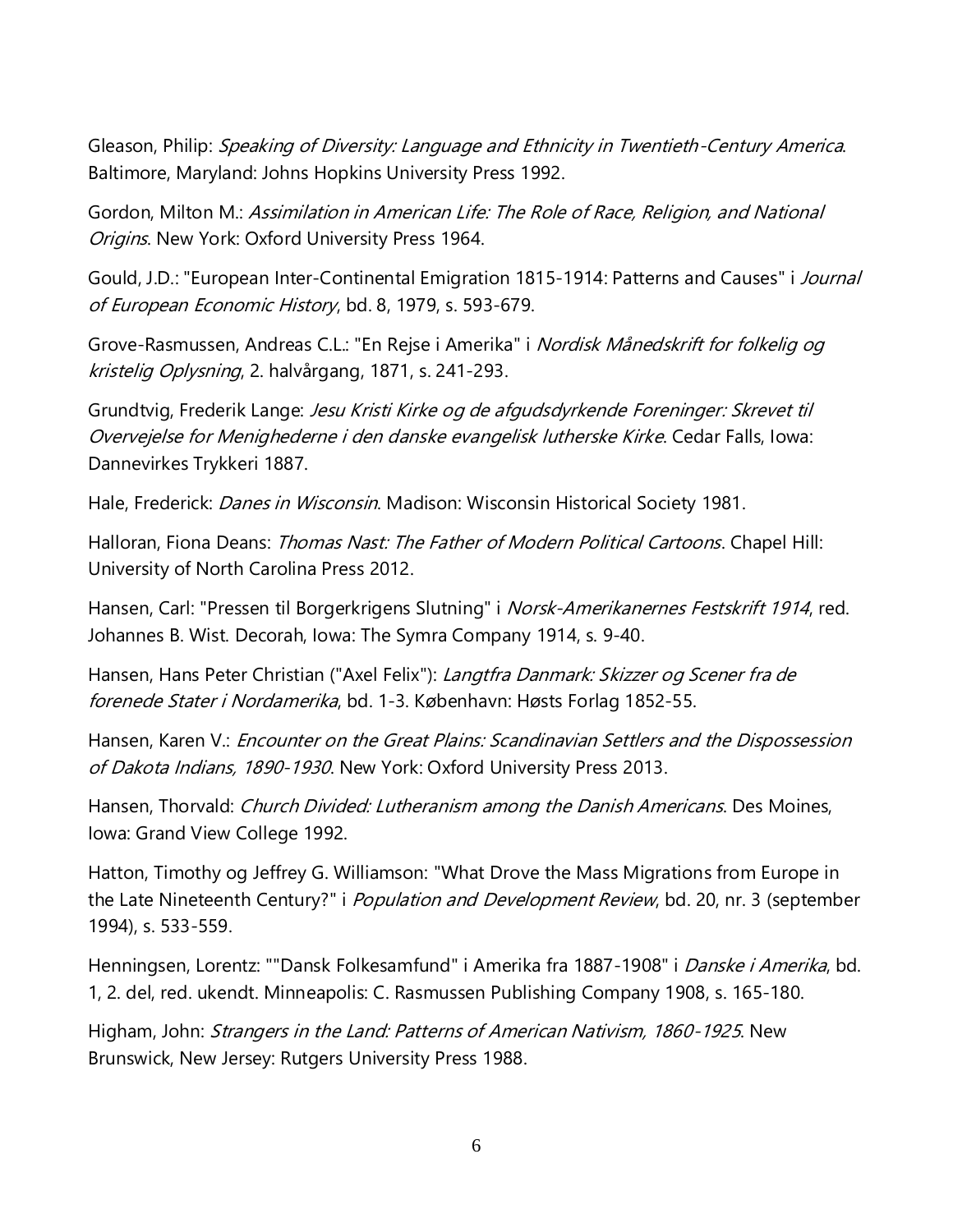Hjortsvang, Engel A.: "De Danske i og omkring Oregon og Brooklyn, Dane Co., Wis." i *Danske i* Amerika, bd. 2, red. ukendt. Minneapolis: C. Rasmussen Publishing Company 1916, s. 40-41.

Hoffenblad, Ludvig M.: "Det danske Søstersamfund i Amerika" i *Danske i Amerika*, bd. 1, 2. del, red. ukendt. Minneapolis: C. Rasmussen Publishing Company 1908, s. 225-234.

Hershey, Burnet: *The Odyssey of Henry Ford and the Great Peace Ship*. New York: Taplinger Publishing Company 1967.

Hvidt, Kristian: *Danske veje vestpå – en bog om udvanringen til Amerika*. København: Politikens Forlag, 1976.

Hvidt, Kristian: Flugten til Amerika eller Drivkræfter i masseudvandringen fra Danmark 1868- 1914. Aarhus: Jysk Selskab for Historie, Universitetsforlaget i Aarhus 1971.

Hvidt, Kristian: *Det folkelige gennembrud og dets mænd 1850-1900*, bind 11 af Gyldendal og Politikens Danmarkshistorie, red. Olaf Olsen. København: Gyldendal og Politikens Forlag 1990.

Højskolebladet (Kolding).

Ignatiev, Noel: *How the Irish Became White*. New York: Routledge 1995.

Jacobsen, Peter: "De Danske i Racine, Wisconsin" i *Danske i Amerika*, bd. 2, red. ukendt. Minneapolis 1916, s. 115-143.

Jacobson, Matthew Frye: Whiteness of a Different Color: European Immigrants and the Alchemy of Race, Cambridge, Massachusetts: Cambridge University Press 1998.

Jakobsen, Gamle: "De danske Kolonier i Lincoln, Lyon og Pipestone Countier, Minnesota" i Danske i Amerika, bd. 2, red. ukendt. Minneapolis: C. Rasmussen Publishing Company 1916, s. 473-507.

Jefferson, Thomas: "First Inaugural Address", 4. marts 1801. The American Presidency Project, University of California Santa Barbara. Web.

Jensen, Johannes V.: "Amerika. Negerspørgsmaalet" i Politiken, 27. oktober, 1906.

Jensen, Johannes V.: Den ny Verden: Til international Belysning af dansk Bondekultur. København: Gyldendal 1907.

Jensen, Johannes V.: Fra Fristaterne: Rejsebreve, med et Tilbageblik. København: Gyldendal 1939.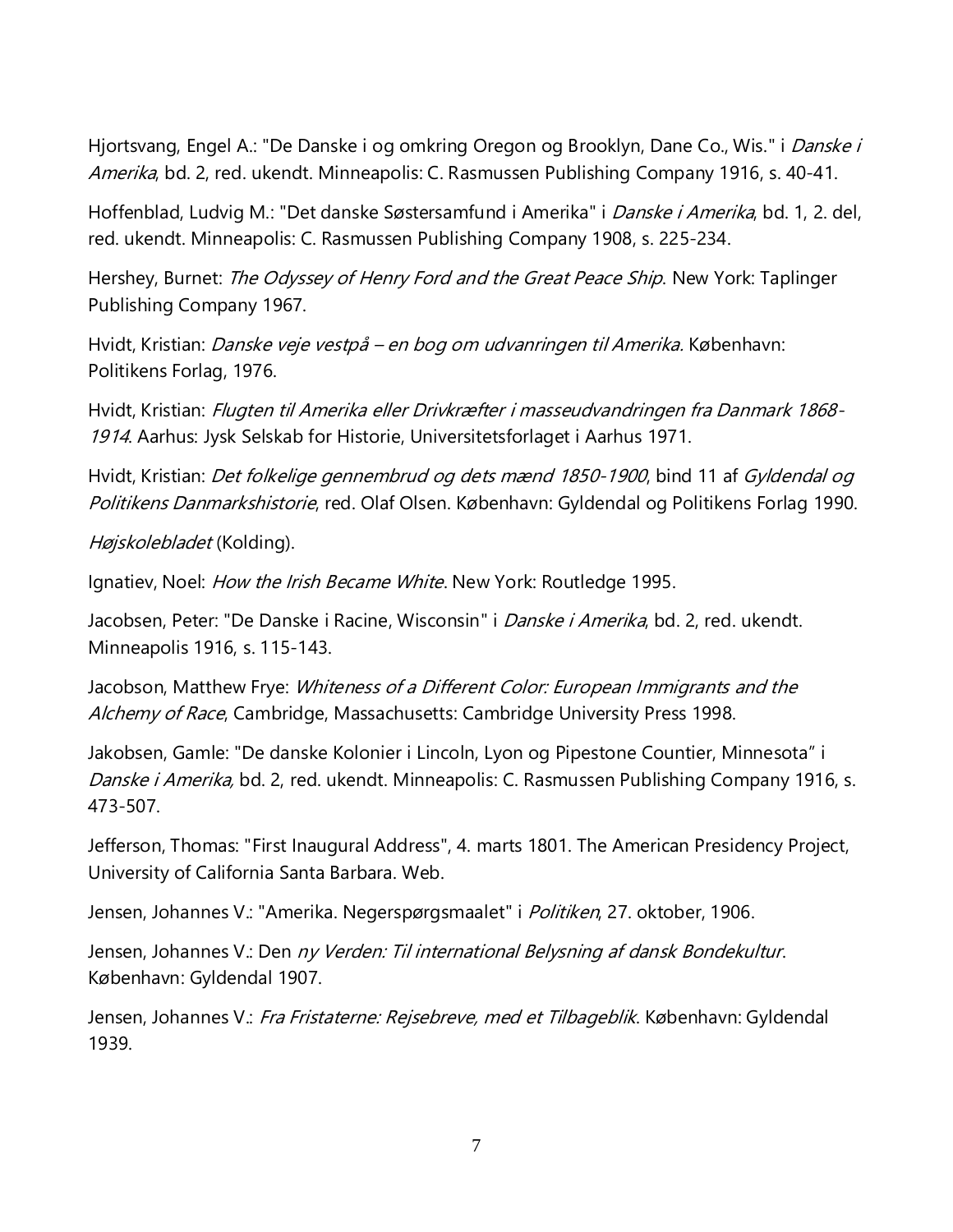Jensen, John M. *The United Evangelical Lutheran Church: An Interpretation*. Minneapolis: Augsburg Publishing House 1964.

Jensen, L.P.: "Den danske Koloni ved Rutland, Humboldt Co., Iowa" i *Danske i Amerika*, bd. 2, red. ukendt. Minneapolis: C. Rasmussen Publishing Company 1916, s. 260-263.

Jensen, S.P.: "Statistisk oversigt" i *Det danske landbrugs historie*, bd. 3, 1810-1914, red. Claus Bjørn. Odense: Landbohistorisk Selskab 1988, s. 250-265.

Jeppesen, Torben Grøngaard: Dannebrog på den amerikanske prærie: Et dansk koloniprojekt i 1870erne – landkøb, bygrundlæggelse og integration. Odense: Odense Bys Museer 2000.

Jeppesen, Torben Grøngaard: Danske i USA 1850-2000: En demografisk, social og kulturgeografisk undersøgelse af de danske immigranter og deres efterkommere. Odense: Odense Bys Museer 2005.

Jeppesen, Torben Grøngaard: Fra skandinavisk immigrant til amerikaner: Teori og empiri om assimileringen i det amerikanske samfund. Odense: Odense Bys Museer 2017.

Johansen, J.: "De danske Brødre og deres Deltagelse i Arbeidet" i Festskrift til Den norske Synodes Jubilæum, red. H. Halvorsen. Decorah, Iowa: The Symra Company 1903, s. 447-453.

Johnsen, Julius: "De Danske ved Øvre Walnut Creek, Marshall Co., Kansas" i Danske i Amerika, bd. 2, red. ukendt. Minneapolis: C. Rasmussen Publishing Company 1916, s. 17-32.

Johnson, Amandus: The Swedish Settlements on the Delaware 1638-1664, bd. 1-2. Philadelphia: Swedish Colonial Society 1911.

Johnson, Andrew: "Amendments to Homestead Bill", 19. maj 1858 i *The Papers of Andrew* Johnson, bd. 3, 1858-1860, red. Leroy P. Graf og Ralph W. Haskins. Knoxville: University of Tennessee Press 1972, s. 140-141.

Kallen, Horace: "Democracy Versus the Melting-Pot: A Study of American Nationality" i The Nation, bd. 100, nr. 2590-2591, 1915, s. 190-194 og 217-200.

Kazal, Russell A.: *Becoming Old Stock: The Paradox of German-American Identity*. Princeton, New Jersey: Princeton University Press 2004.

Kjølhede, Peder: "Den danske, evangelisk-lutherske Kirke i Amerika fra 1871-1901" i Danske i Amerika, bd. 1, 2. del, red. ukendt. Minneapolis: C. Rasmussen Publishing Company, 1908, s. 29-113.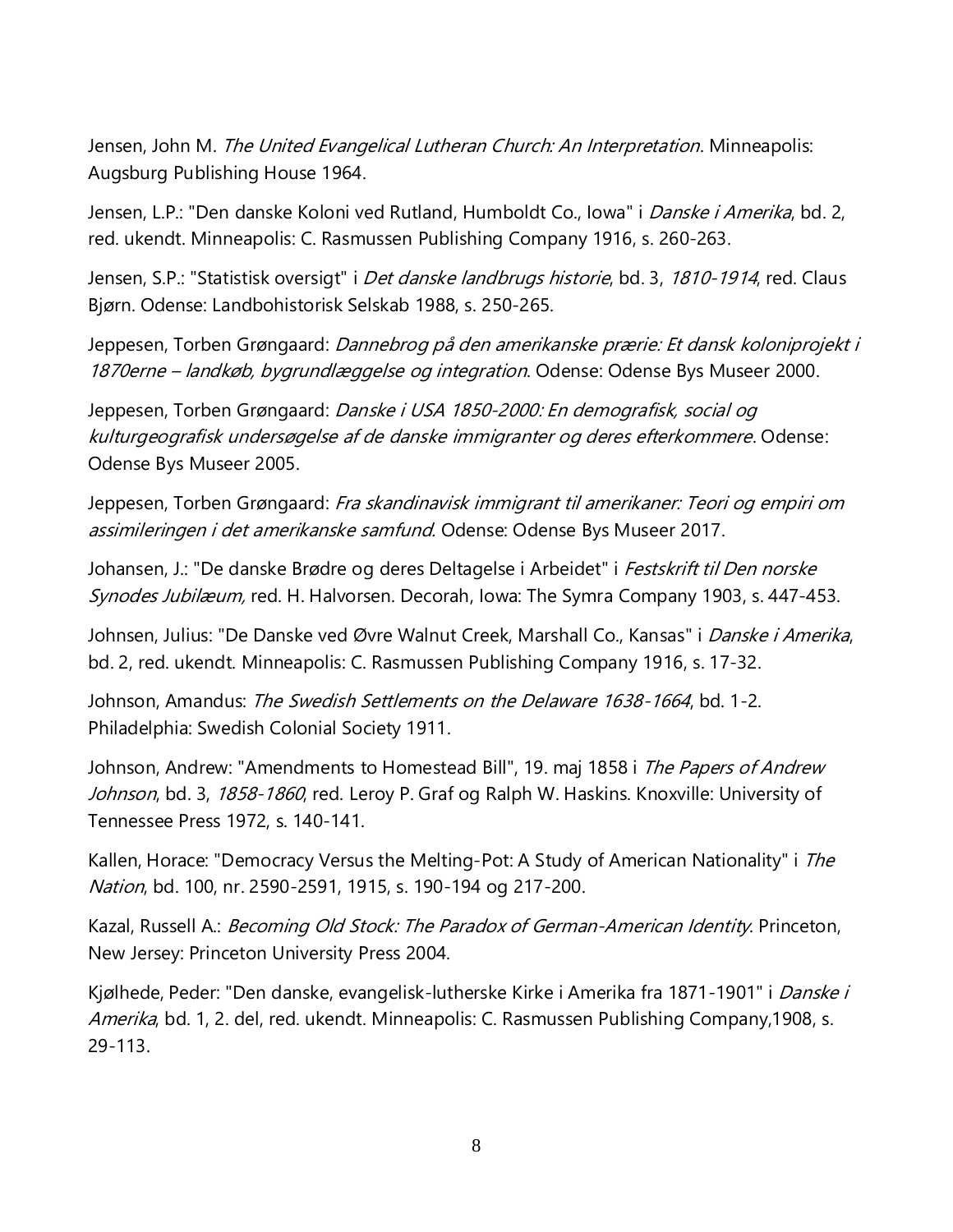Klein, Maury: The Power Makers: Steam, Electricity, and the Men Who Invented Modern America. New York: Bloomsbury Press 2008.

Larsen, Emil: Urovækkeren Mogens Abraham Sommer med særligt henblik på Haderslevtiden. København: Gads Forlag 1963.

Larsen, Joakim: "Rasmus Sørensen" i *Dansk Biografisk Lexikon*, bd. 17, red. C.F. Bricka. København: Gyldendal 1903, s. 63-65.

Lauritsen, M. ("Til Dels efter M. Lauritsen"): "Danske i Des Moines, Iowa" i *Danske i Amerika*, bd. 2, red. ukendt. Minneapolis: C. Rasmussen Publishing Company 1916, s. 264-267.

Lawdahl, N.S.: "Danske Baptister i Amerika" i *Danske i Amerika* bd. 1, 2. del, red. ukendt. Minneapolis: C. Rasmussen Publishing Company 1908, s. 183-200.

Mackintosh, Jette: Danskere i Midtvesten: Elk Horn-Kimballton bosættelsen 1870-1925. København: Akademisk Forlag 1993.

McLaird, James D.: *Calamity Jane: The Woman and the Legend*. Norman: University of Oklahoma Press 2005.

Madsen, Emil F. Fra de stille Skove. En Fortælling. Minneapolis, Minnesota: O.W. Lund 1896.

Madsen, N.C.: "De Danske i Ludington, Mich." i *Danske i Amerika*, bd. 2, red. ukendt. Minneapolis: C. Rasmussen Publishing Company 1916, s. 341-349.

Marzolf, Marion Tuttle: The Danish-Language Press in America. New York: Arno Press 1979.

Mogensen, Nick Kofod: "Hundrede procent dansk, hundrede procent amerikaner: En undersøgelse af identitet, loyalitet og sprog hos danske immigranter til USA set gennem sprogdebatten i Dansk Brodersamfund i Amerika omkring Første Verdenskrig" i Arbejderhistorie nr. 2, 2019, s. 112-134.

Mortensen, C.: "Den danske Koloni i Juhl, Sanilac County, Michigan" i *Danske i Amerika*, bd. 2, red. ukendt. Minneapolis: C. Rasmussen Publishing Company 1916, s. 241-245.

Mortensen, Enok: The Danish Lutheran Church in America: History and Heritage of the American Evangelical Lutheran Church. Philadelphia: Board of Publication, Lutheran Church in America 1967.

Mulder, William: Homeward to Zion: The Scandinavian Migration from Scandinavia. Minneapolis: University of Minnesota Press 2000.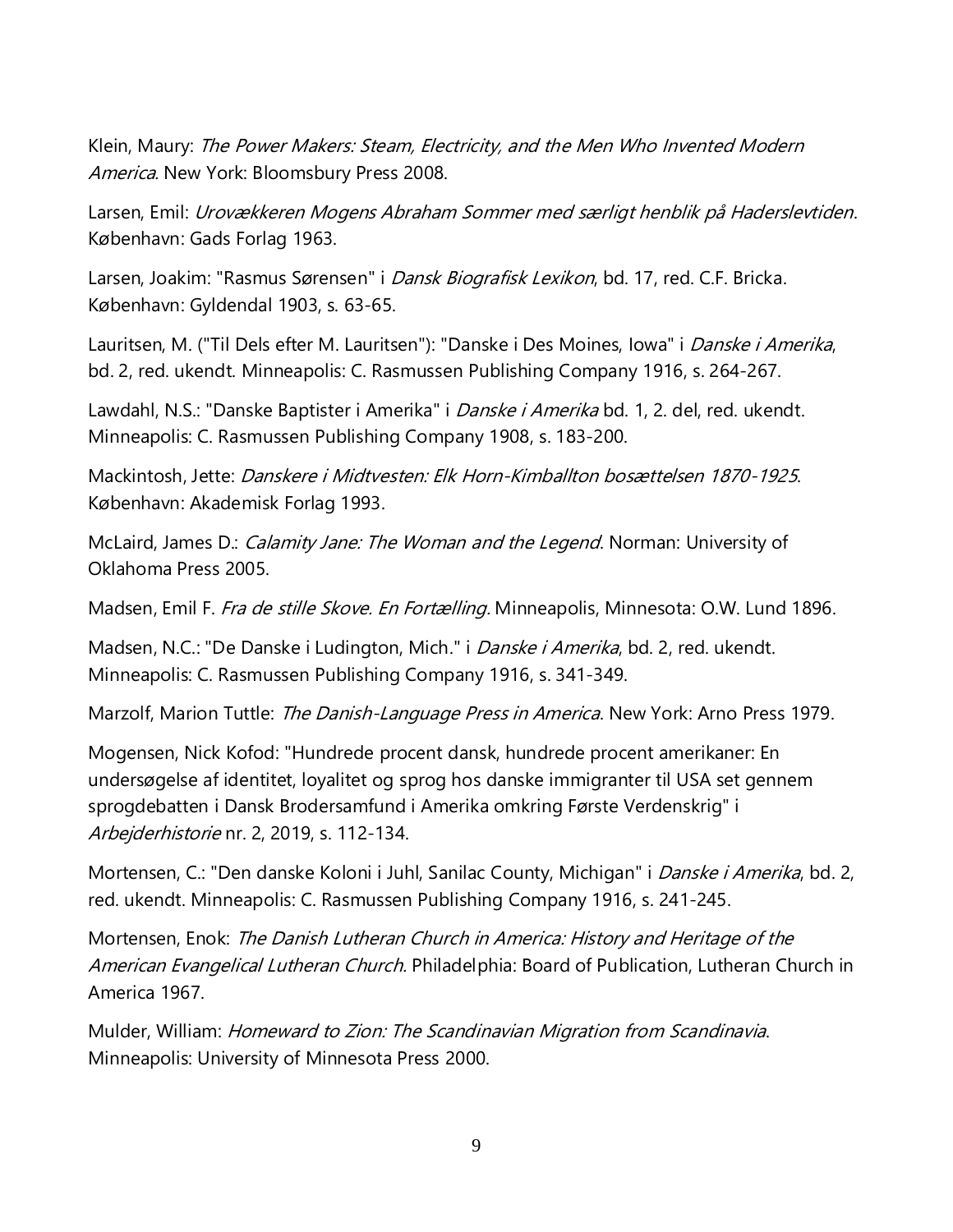Munch, Peter A.: "Authority and Freedom: Controversy in Norwegian-American Congregations" i Norwegian-American Studies 28. Northfield, Minnesota 1980, s. 3-34.

Nash, Gary B. og Julie Roy Jeffrey et al.: The American People: Creating a Nation and a Society (4. udg.). New York: Longman 2003.

Nelson, O.N.: "Historical Review of the United Danish Evangelical Lutheran Church in America" i History of the Scandinavians and Successful Scandinavians in America (2. udg.), bd. 2 (af 2), red. O.N. Nelson. Minneapolis: O.N. Nelson & Company 1900, s. 49-56.

New York Times. Arkiv. Web.

Nielsen, Anton, *En Sommer i Amerika*. Odense: Den Milo'ske Boghandel 1891.

Nielsen, George R.: The Danish Americans. Boston: Twayne Publishers 1981.

Nokkentved, Christian D.: "Danes, Denmark and Racine, 1837-1924". Upubliceret ph.d. afhandling. Chicago: University of Chicago 1984.

Norsk-Amerikanernes Festskrift 1914, red. Johannes B. Wist. Decorah, Iowa: The Symra Company 1914.

Nye, David E.: America as Second Creation: Technology Narratives of New Beginnings. Cambridge: MIT Press 2003.

Nygaard, J.L.: "Den danske Koloni i Denmark, Lincoln Co., Kansas" i *Danske i Amerika*, bd. 2, red. ukendt. Minneapolis: C. Rasmussen Publishing Company 1916, s. 396-402.

Nyholm, Paul C.: The Americanization of the Danish Lutheran Churches in America. København: Institut for Dansk Kirkehistorie 1963.

Office of Immigration Statistics: Year Book of Immigration Statistics. Washington, D.C.: Department of Homeland Security 2017.

Olsen, Anne Lisbeth og Niels Peter Stilling: Et nyt liv: Den danske udvandring til Nordamerika i billeder og breve. København: Strandbergs Forlag 1985.

Olson, Nils William og Erik Wiken: U.S. Passenger Arrival Statistics for Swedes Landing in the U.S., 1840-1850. Stockholm: Schmidts Boktryckeri AB 1995.

Paulsen, J.P.: "Det danske Brodersamfund i Amerika" i *Danske i Amerika*, bd. 1, 2. del, red. ukendt. Minneapolis: C. Rasmussen Publishing Company 1908, s. 211-224.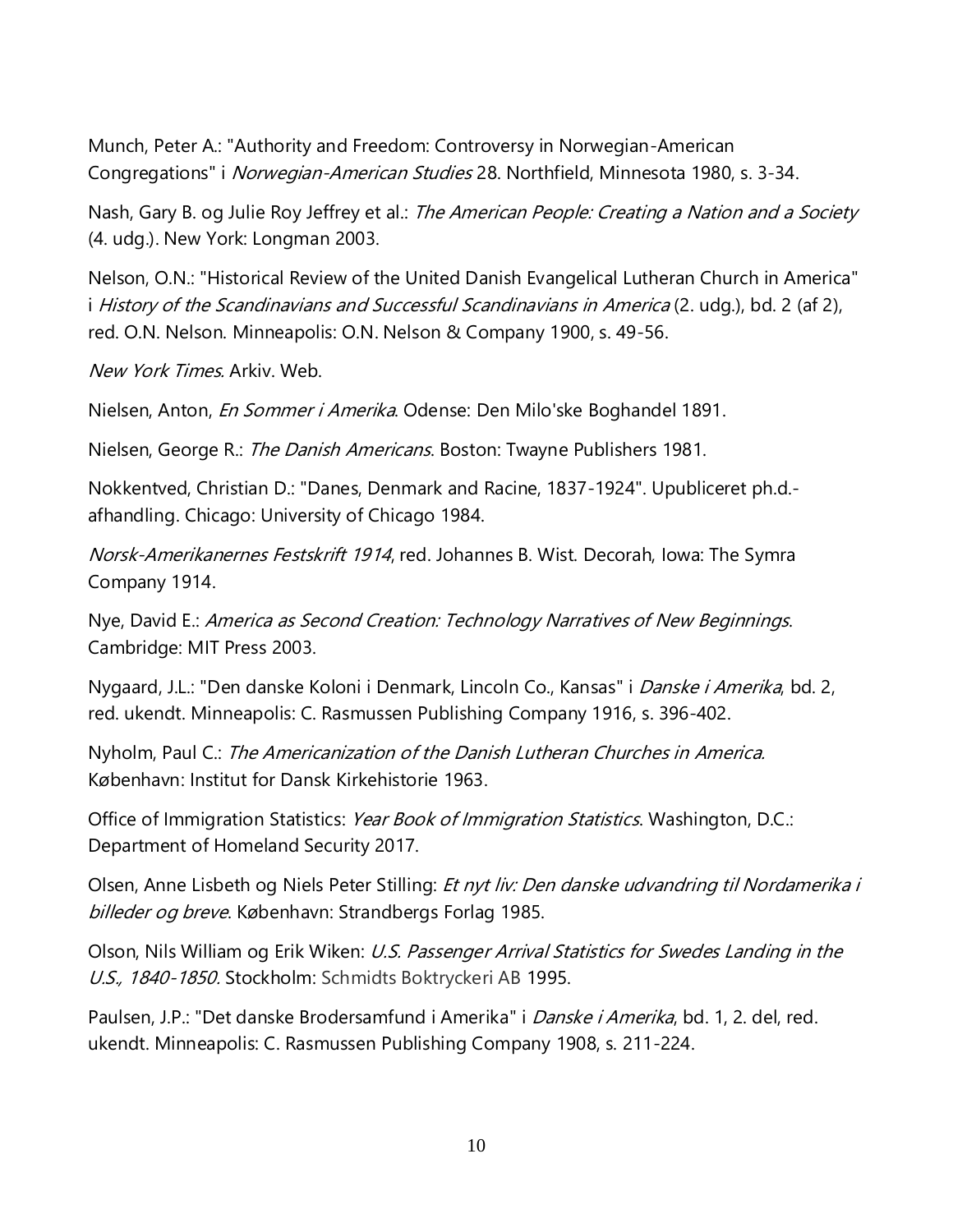Paulson, Rasmus: "De Danske i Pleasant Valley, St. Croix Co., Wis." (1908) i *Danske i Amerika*, bd. 2, red. ukendt. Minneapolis: C. Rasmussen Publishing Company 1916, s. 55-57.

Pedersen, Erik Helmer: *Drømmen om Amerika.* København: Politikens Forlag 1985.

Pedersen, Erik Helmer, red.: *Brev fra Amerika: Danske udvandrerbreve 1874-1922*. København: Gyldendal 1981.

Petersen, Peter L.: The Danes in America. Minneapolis, Minnesota: Lerner Publication Company 1987.

Petersen, Peter L.: "Language and Loyalty: Governor Harding and Iowa's Danish-Americans During World War I" i Annals of Iowa, bd. 2, nr. 6, 1974, s. 405-417.

Plow, Carl: "Den Danske Forening "Dania" af California" i *Danske i Amerika*, bind 1, 2. del, red. ukendt. Minneapolis: C. Rasmussen Publishing Company 1908, s. 235-248.

Rasmussen, Anders Bo: I krig for Lincoln: Dansk blod i Den amerikanske Borgerkrig. København: Informations Forlag 2014.

Rasmussen, Jørgen Dieckmann: "Landskab og samfærdsel" i *Det danske landbrugs historie*, bd. 3, 1810-1914, red. Claus Bjørn. Odense: Landbohistorisk Selskab 1988, s. 202-208.

Reform (Eau Claire, Wisconsin). Wisconsin Historical Society. Madison, Wisconsin.

Rerup, Lorenz: *Tiden 1864-1914*, bind 6 af *Danmarks Historie*, red. Aksel E. Christensen, H.P. Clausen, Svend Ellehøj og Søren Mørch. København: Gyldendal 1989.

Riis, Jacob: *How the Other Half Lives*. New York: Charles Scribner's Sons 1890.

Rosenstand, Holger: Fra de store Søers Land. København: Karl Schønbergs Forlag 1901.

Ross, Edward Alsworth: The Old World in the New: The Significance of Past and Present Immigration to the American People. New York: The Century Company 1914.

Rowell, George P. & Co: American Newspaper Directory. New York: George P. Rowell & Co. 1880, 1882, 1883, 1884, 1885, 1886.

Runblom, Harald og Hans Norman, red.: From Sweden to America: A History of the Migration. Uppsala: Acta Universitatis Upsaliensis 1976.

Schousboe, V.: "Clausen, Johs. Carl Emil" i *Dansk biografisk Lexikon*, bd. 3, red. C.F. Bricka. København: Gyldendal 1889, s. 627-628.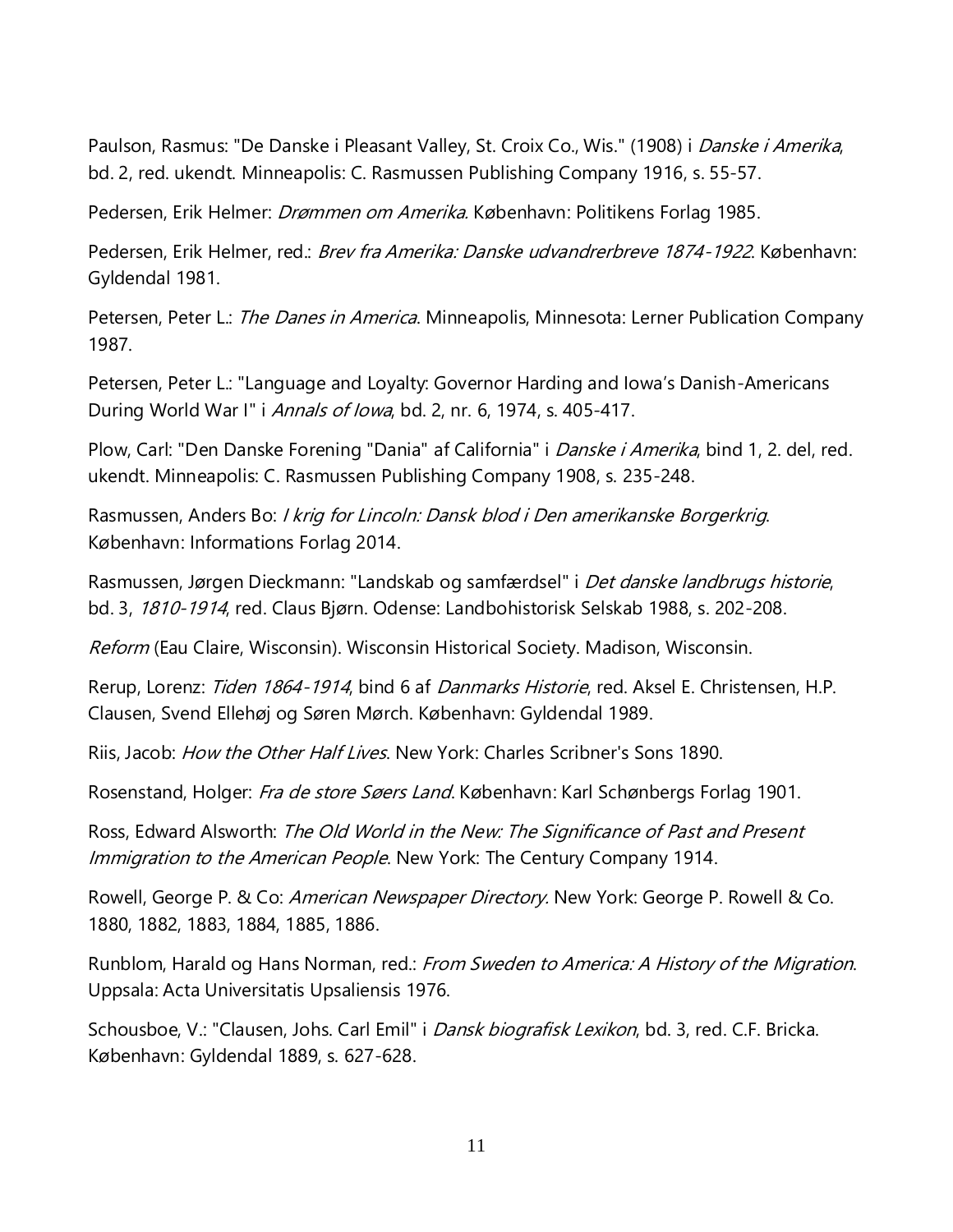Simonsen, Henrik Bredmose: *Kampen om danskheden: Tro og nationalitet i de danske* kirkesamfund i USA. Aarhus: Aarhus Universitetsforlag 1990.

Skandinaven (Chicago), Wisconsin Historical Society. Madison, Wisconsin.

Social-Demokraten (København), Mediastream, Statsbiblioteket i Aarhus. Web.

Sollors, Werner G.: *Beyond Ethnicity: Consent and Descent in American Culture*. New York: Oxford University Press 1986.

Spiro, Jonathan Peter: *Defending the Master Race: Conservation, Eugenics, and the Legacy of* Madison Grant. Burlington: University of Vermont Press 2009.

Stephenson, George M.: The Religious Aspects of Swedish Immigration: A Study of Immigrant Churches. Minneapolis: University of Minnesota Press 1932.

Strandvold, G.S.: "Illinois" i *Danske i Amerika*, bd. 2, red. ukendt. Minneapolis: C. Rasmussen Publishing Company 1916, s. 58-60.

Sønnichsen, Ole: Rejsen til Amerika: Fortællingen om de danske udvandrere, bd. 1, Drømmen om et nyt liv, bd. 2, Jagten på lykken. København: Gyldendal 2013 og 2015.

Sørensen, Anton C.: "Danske i amerikansk Landbrug og Mejeri" i *Danske i Amerika*, bd.1, 2. del, red. ukendt. Minneapolis: C. Rasmussen Publishing Company 1908, s. 263-326.

Sørensen, M.: "Fra Viborg, South Dakota" i *Danske i Amerika*, bd. 2, red. ukendt. Minneapolis: C. Rasmussen Publishing Company 1916, s. 310-315.

Sørensen, Rasmus: Om de udvandrede Nordmænds Tilstand i Nordamerika, og hvorfor det ville være gavnligt, om endeel danske Bønder og Haandværkere udvandrede ligeledes, og bosatte sig sammesteds. København: Det Nissenske Bogtrykkeri 1847.

Thomas, Brinley: Migration and Economic Growth: A Study of Great Britain and the Atlantic Economy (2. udg.). Cambridge, England: Cambridge University Press 1973.

Topsøe, Vilhelm: Fra Amerika. København: Gyldendal 1872.

Torbensen, J.: "Den danske Koloni ved Moorhead, Monona Co., Iowa" i *Danske i Amerika*, bd. 2, red. ukendt. Minneapolis: C. Rasmussen Publishing Company 1916, s. 257-259.

Turner, Frederick Jackson: "The Significance of the Frontier in American History" i The Frontier in American History. New York: Henry Holt and Company 1920, s. 1-38.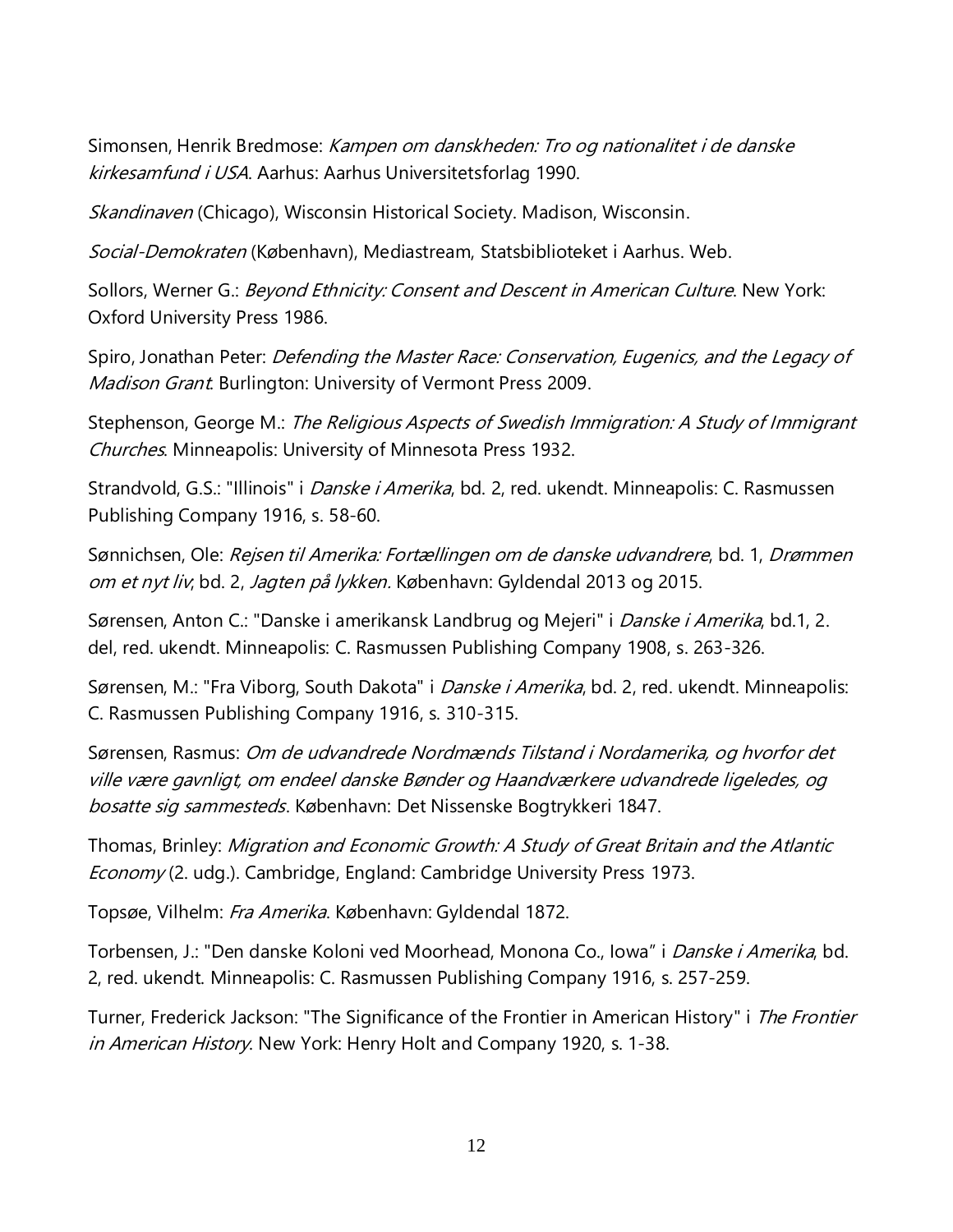United States Bureau of the Census: Ninth Census of the United States (1870), bd. 1: Statistics of the Population of the United States. Washington, D.C.: Bureau of the Census 1872.

United States Bureau of the Census: Tenth Census of the United States (1880), bd. 1: Statistics of the Population of the United States. Washington, D.C.: Bureau of the Census 1883.

United States Bureau of the Census: *Eleventh Census of the United States* (1890), bd. 1: Report on Population of the United States, Part 1. Washington, D.C. : Bureau of the Census 1895.

United States Bureau of the Census: *Twelfth Census of the United States* (1900), bd. 1: Population. Washington, D.C. : Bureau of the Census 1901.

United States Bureau of the Census: Thirteenth Census of the United States (1910), bd. 3: Population: Reports by States, with Statistics for Counties, Cities, and Other Civil Divisions: Nebraska-Wyoming, Alaska, Hawaii, and Porto Pico. Washington, D.C. : Bureau of the Census 1913.

United States Bureau of the Census: Fourteenth Census of the United States (1920), bd. 1: Population: Number and Distribution of Inhabitants. Washington, D.C.: Bureau of the Census 1922.

United States Bureau of the Census: Fifteenth Census of the United States (1930), bd. 2: Population: General Report, Statistics by Subjects; bd. 3, Population: Reports by States, 2. del. Washington, D.C.: Bureau of the Census 1932-33.

Vig, Peter Sørensen: "Dansk Indvirkning på England og Nordamerika" i *Danske i Amerika*, bd. 1, 1. del, red. ukendt. Minneapolis: C. Rasmussen Publishing Company 1908, s. 32-38.

Vig, Peter Sørensen: *Danske i Amerika*. Blair, Nebraska: Danish Lutheran Publishing House 1899.

Vig, Peter Sørensen: "Danske i Amerika 1841-1850" i *Danske i Amerika*, bd. 1, 1. del, red. ukendt. Minneapolis: C. Rasmussen Publishing Company 1908, s. 201-249.

Vig, Peter Sørensen: "Danske i Amerika 1851-60" i *Danske i Amerika*, bd. 1, 1. del, red. ukendt. Minneapolis: C. Rasmussen Publishing Company 1908, s. 283-353.

Vig, Peter Sørensen: "Danske i Brødrekirken i Nordamerika fra 1742 samt nogle Efterretninger om deres Efterkommere her i landet" i *Danske i Amerika*, bd. 1, 1. del, red. ukendt. Minneapolis: C. Rasmussen Publishing Company 1908, s. 46-88.